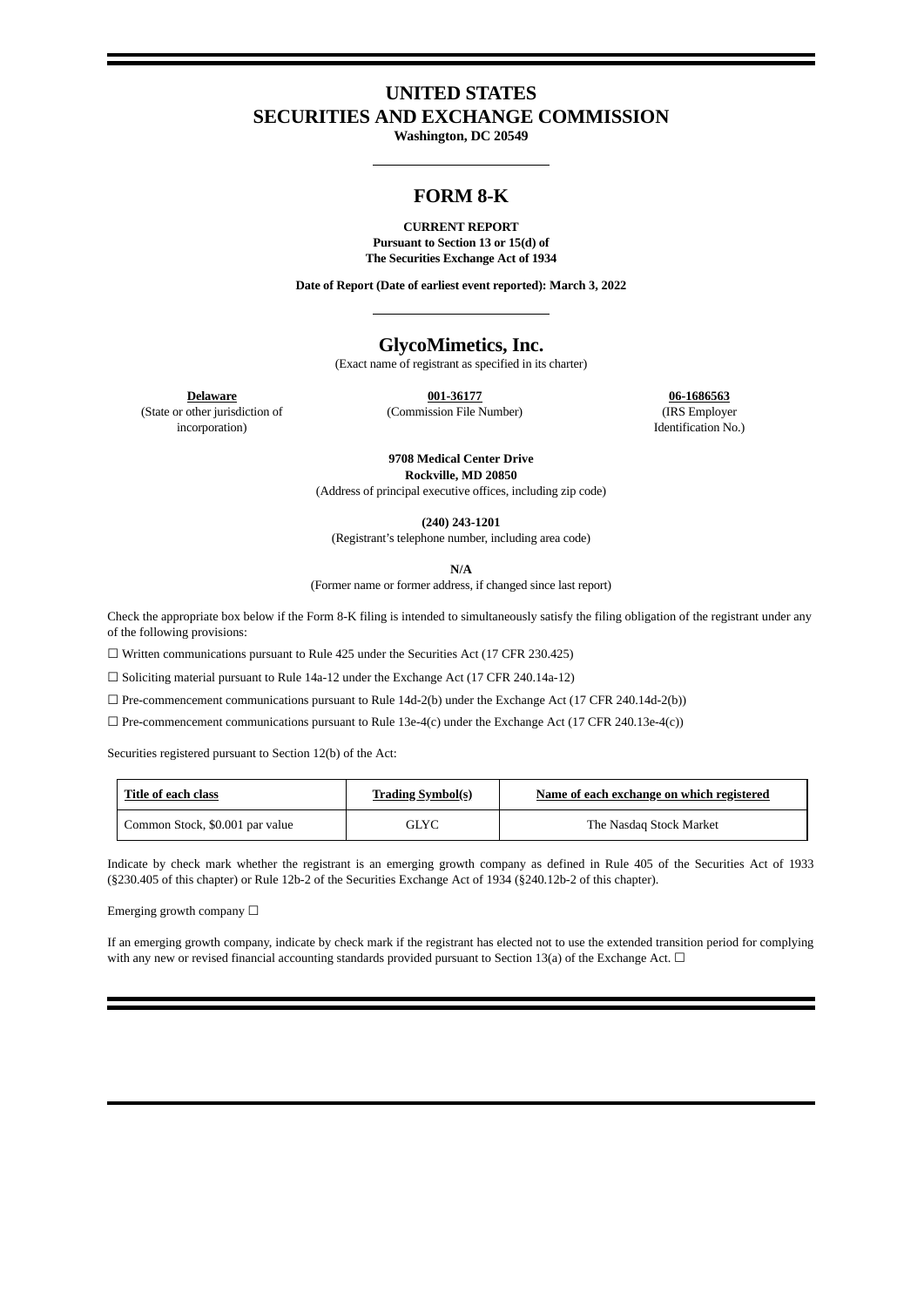#### **Item 2.02 Results of Operations and Financial Condition.**

On March 3, 2022, GlycoMimetics, Inc. (the "*Company*") issued a press release announcing its financial results for the fourth quarter and full year ended December 31, 2021. A copy of this press release is furnished herewith as Exhibit 99.1 to this Current Report and is incorporated herein by reference.

In accordance with General Instruction B.2. of Form 8-K, the information in this Item 2.02, and Exhibit 99.1 hereto, shall not be deemed "filed" for purposes of Section 18 of the Securities Exchange Act of 1934, as amended (the "*Exchange Act*"), or otherwise subject to the liability of that section, nor shall it be deemed incorporated by reference in any of the Company's filings under the Securities Act of 1933, as amended (the "*Securities Act*"), or the Exchange Act, whether made before or after the date hereof, regardless of any incorporation language in such a filing, except as expressly set forth by specific reference in such a filing.

#### **Item 9.01 Financial Statements and Exhibits.**

#### **(d) Exhibits**

| <b>Exhibit</b><br>Number | <b>Exhibit Description</b>                               |  |  |  |  |  |                                                                           |  |  |  |
|--------------------------|----------------------------------------------------------|--|--|--|--|--|---------------------------------------------------------------------------|--|--|--|
| 99.1                     |                                                          |  |  |  |  |  | Press Release, dated March 3, 2022, "GlycoMimetics Reports Highlights and |  |  |  |
|                          | Financial Results for Fourth Quarter and Full Year 2021" |  |  |  |  |  |                                                                           |  |  |  |

104 Cover Page Interactive Data File (the cover page XBRL tags are embedded within the Inline XBRL document)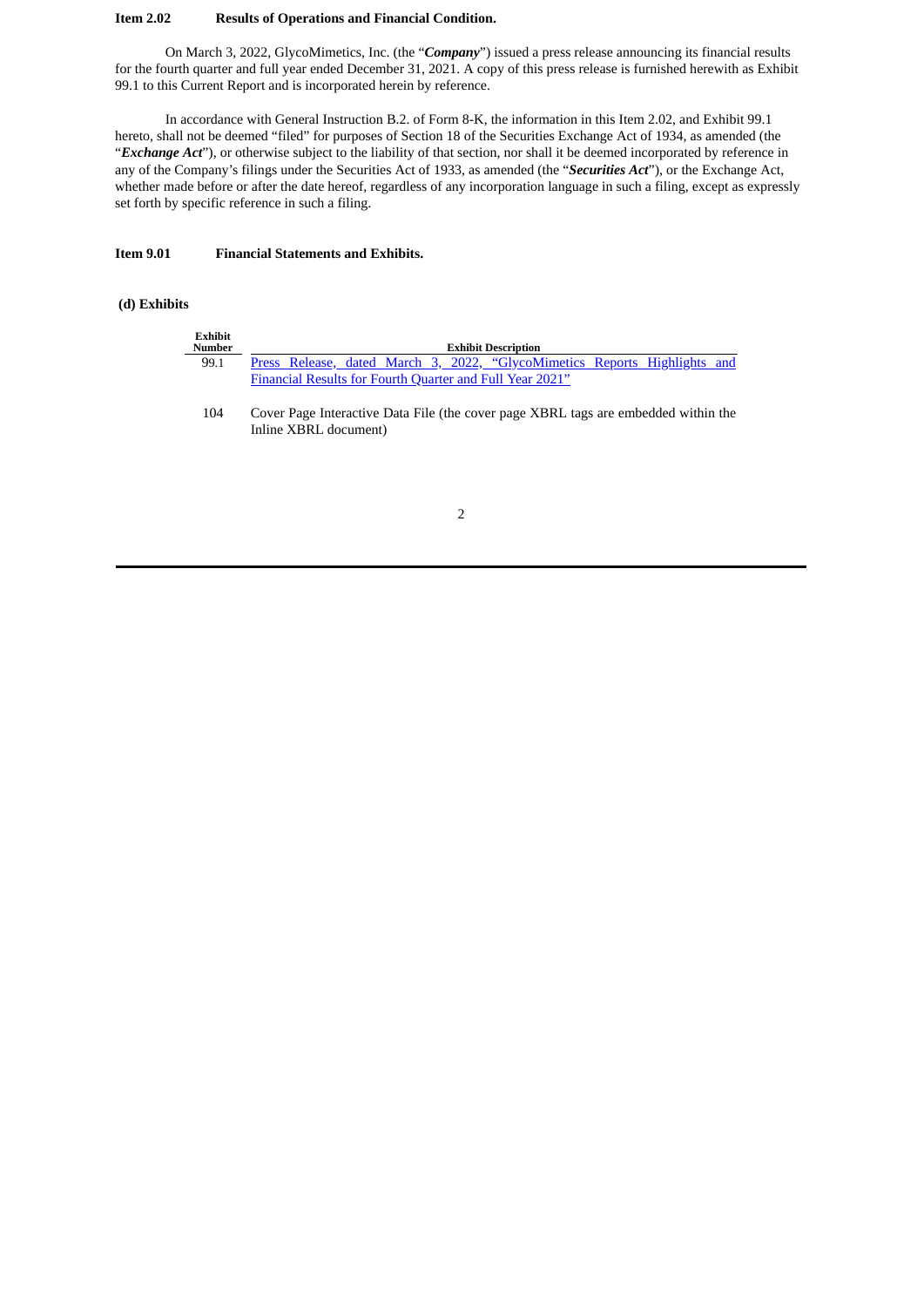## **SIGNATURES**

Pursuant to the requirements of the Securities Exchange Act of 1934, the registrant has duly caused this report to be signed on its behalf by the undersigned hereunto duly authorized.

## **GLYCOMIMETICS, INC.**

Date: March 3, 2022 Brian M. Hahn

By: /s/ Brian M. Hahn Senior Vice President and Chief Financial Officer

3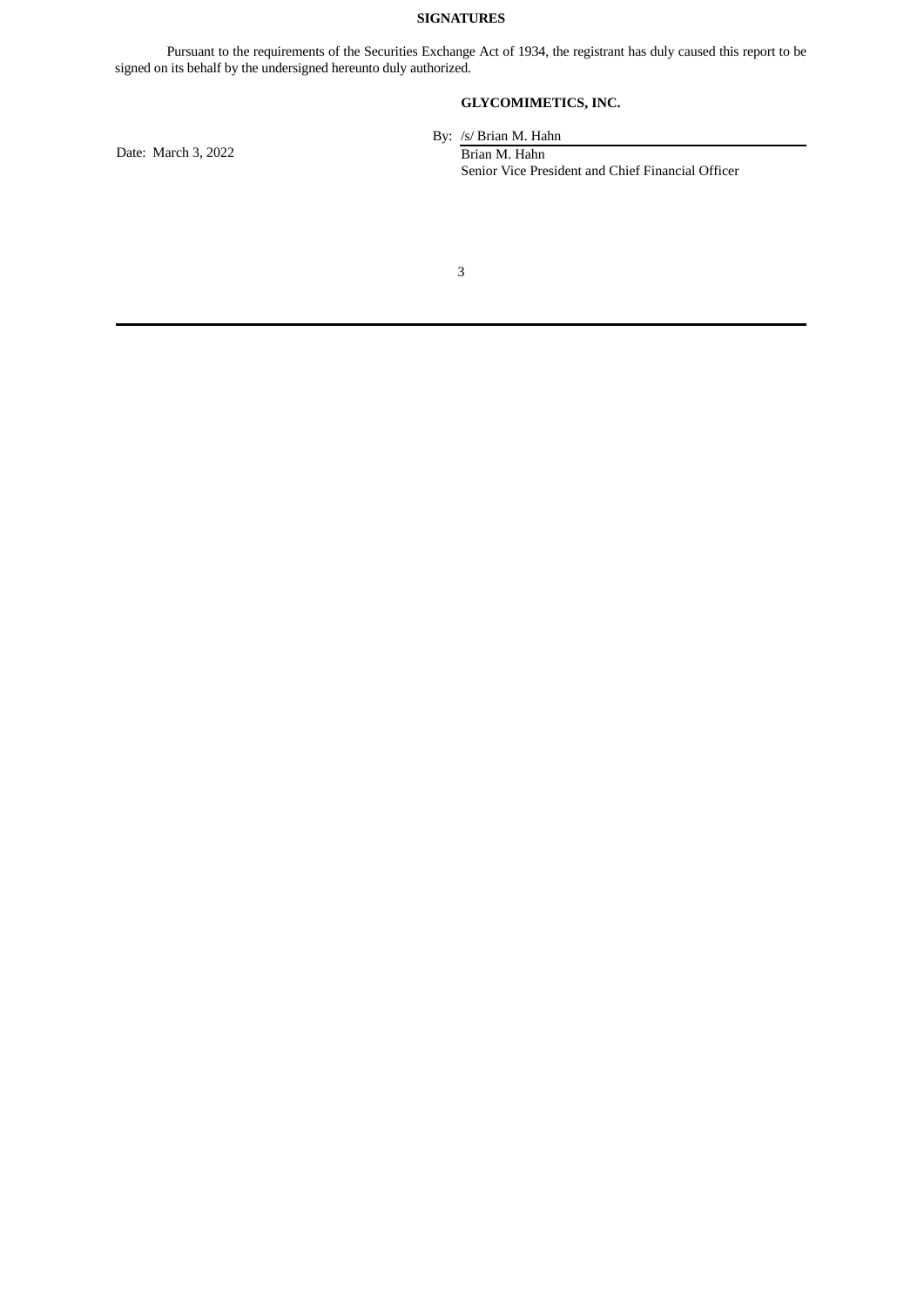<span id="page-3-0"></span>

### **GlycoMimetics Reports Highlights and Financial Results for Fourth Quarter and Full Year 2021**

- *Post year-end 2022 remains target for top-line data release of GlycoMimetics-sponsored pivotal Phase 3 trial evaluating uproleselan in relapsed/refractory acute myeloid leukemia (AML)*
- *National Cancer Institute (NCI) to conduct post-Phase 2 interim analysis based on event-free survival for the NCI-sponsored Phase 2/3 registration trial evaluating uproleselan in older, newly diagnosed AML patients fit for chemotherapy*
- *Apollomics' Phase 3 uproleselan trial in Greater China initiated in November 2021*
- *Investigational New Drug (IND) activities continued for GMI-1687 for treatment of acute vasoocclusive crisis (VOC) of sickle cell disease; IND submission targeted for first half 2022*
- *Conference call and webcast today at 8:30 a.m. ET*

ROCKVILLE, MD -- March 3, 2022-- GlycoMimetics, Inc. (Nasdaq: GLYC) today reported its financial results and highlights for the fourth quarter and year ended December 31, 2021. Cash and cash equivalents at December 31, 2021 were \$90.3 million.

"During 2021, we focused on completing enrollment of our pivotal trial evaluating uproleselan in AML. Towards the end of the year, within two weeks of each other, GlycoMimetics completed enrollment of our Phase 3 trial and the NCI completed enrollment of the Phase 2 portion of its Phase 2/3 trial. This represents a significant achievement for our entire organization, particularly during a global pandemic that has negatively impacted enrollment rates for numerous clinical studies. The top-line data from these two trials of uproleselan in AML will undoubtedly be transformative for the organization. As the survival data matures, we are actively preparing for a potential regulatory submission and subsequent commercialization of uproleselan," commented Harout Semerjian, Chief Executive Officer.

## **Operational Highlights**

## **Uproleselan**

- GlycoMimetics' pivotal Phase 3 trial in relapsed/refractory AML completed enrollment of 388 patients across 70 sites in the U.S., Australia and Europe. The Company reiterates its projection of a topline data release after year-end 2022.
- In parallel, the NCI-sponsored Phase 2/3 clinical trial, which is evaluating uproleselan in newly diagnosed older adults with AML who are fit for chemotherapy, completed its Phase 2 enrollment of 267 patients. The Company intends to share topline results from the NCI's planned interim analysis of Phase 2 data based on event-free survival.
- Efficacy and safety data from a Phase 1/2 clinical study of uproleselan were published online September 16, 2021, in the journal *BLOOD*. An analysis of minimal residual disease (MRD) showed an MRD negative rate of 69 percent in patients with relapsed/refractory AML, indicating an enhanced depth of response following addition of uproleselan to salvage therapy.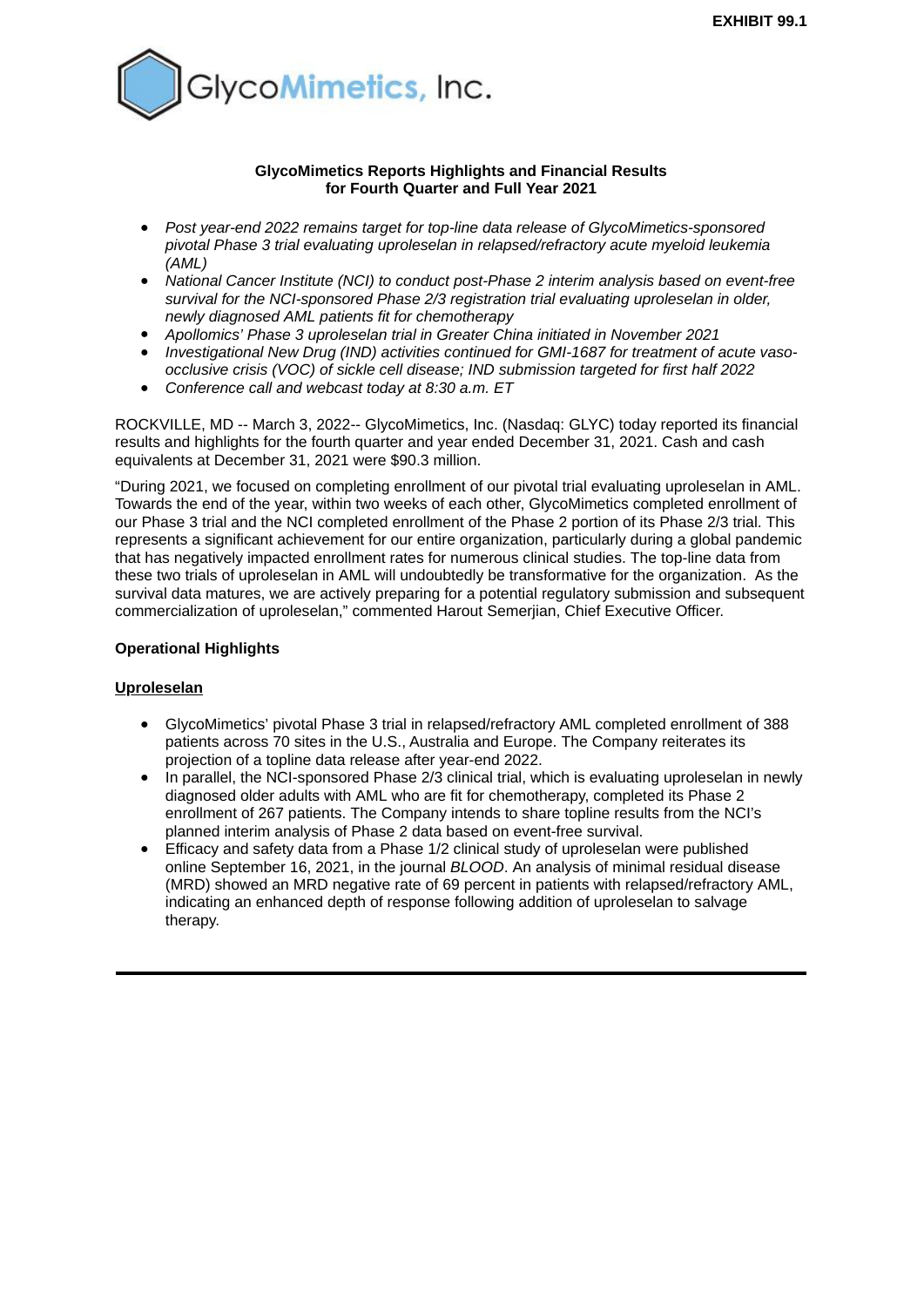- Investigator-sponsored clinical trials to evaluate expanded indications for uproleselan were initiated at the University of California-Davis, Washington University at St. Louis, MD Anderson Cancer Center and the University of Michigan.
- Apollomics, our exclusive collaborator for development and commercialization of uproleselan in Greater China, received Breakthrough Therapy designation from the China National Medical Products Administration and initiated a Phase 3 registrational study in November 2021.

## **GMI-1687**

• In 2021, the Company advanced an IND-enabling program for GMI-1687, with sickle cell disease acute VOC as the lead indication. The Company reiterates its plan to submit an IND to the FDA in the first half of 2022.

# **GMI-1359**

● At the 63rd Annual meeting of the American Society of Hematology in December, the Company's collaborators at MD Anderson highlighted the potential for GMI-1359 in breaking resistance in AML, particularly in patients with FLT-3 ITD mutations. Subject to available funding, the Company plans to evaluate potential indications for further clinical development.

# **GMI-2093**

- At the 2021 American Association for Cancer Research annual meeting, preclinical data was provided for the first time, as a late-breaking abstract, on the impact of one of the Company's galectin-3 inhibitors on tumor fibrosis, mononuclear cell infiltration, and antitumor activity in a pancreatic adenocarcinoma model when given in combination with an anti-PD-L1 inhibitor.
- In late 2021, the Company nominated GMI-2093 as a development lead candidate after observing high affinity and selectivity for galectin-3 with oral bioavailability. The role of galectin-3 in cancer, fibrosis and other inflammatory disease is emerging as a therapeutic target, and the Company plans to advance this program through potential strategic partnerships.

## **Executive Management Team**

- The Company expanded its executive management in late 2021 and early 2022:
	- Lisa DeLuca, Ph.D., was hired in November as Vice President, Regulatory Affairs ● Bruce Johnson was hired in February 2022 as Senior Vice President and Chief Commercial Officer
	- Deepak Tiwari was hired in March 2022 as Vice President, Technical Operations

## **Fourth Quarter and Year-end 2021 Financial Results:**

- Cash position: As of December 31, 2021, GlycoMimetics had cash and cash equivalents of \$90.3 million as compared to \$137.0 million as of December 31, 2020.
- Revenue: During the years ended December 31, 2021 and 2020, the Company recognized revenue of \$1.2 million and \$10.2 million, respectively, all of which was the result of payments received under our license and collaboration agreement with Apollomics for the development and commercialization of uproleselan and GMI-1687 in Greater China.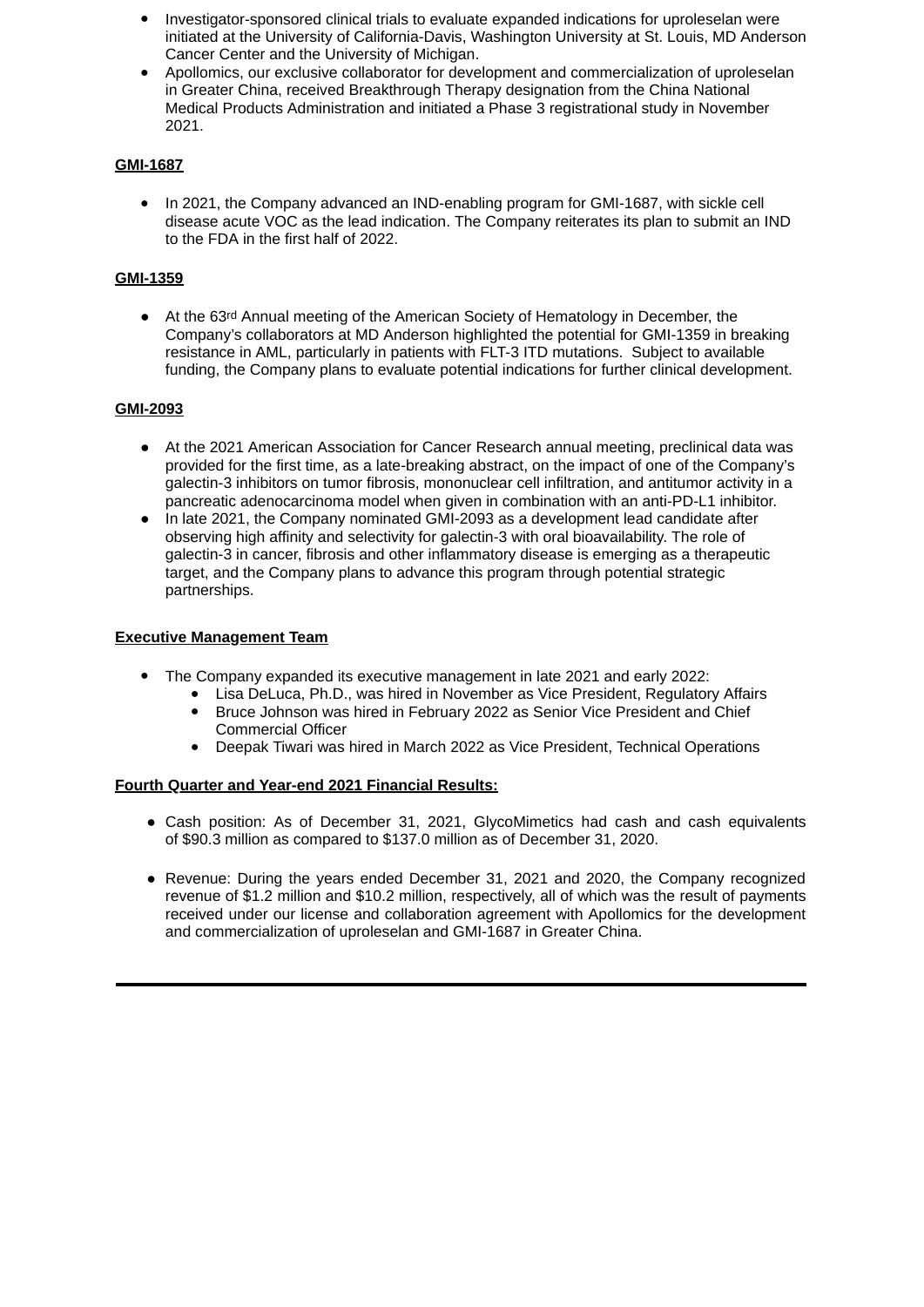R&D Expenses: The Company's research and development expenses increased to \$12.9 million for the quarter ended December 31, 2021, as compared to \$11.7 million for the fourth quarter of 2020 due to higher development expenses related to manufacturing costs for the uproleselan validation batches and increased costs for IND enabling activities of GMI-1687.

Research and development expenses for the year ended December 31, 2021 increased to \$47.5 million as compared to \$44.9 million in the prior year. The increase in expenses was due to higher clinical development expenses related to our ongoing global Phase 3 clinical trial of uproleselan in individuals with relapsed/refractory AML, increased manufacturing costs and increased IND enabling activities related to GMI-1687.

- G&A Expenses: The Company's general and administrative expenses increased to \$4.5 million for the quarter ended December 31, 2021, as compared to \$4.0 million for the fourth quarter of 2020. General and administrative expenses for the year ended December 31, 2021, increased to \$17.1 million as compared to \$16.7 million in the prior year. These increases were due to higher recruiting, consulting and legal expenses incurred in 2021 offset by lower personnel-related expenses due to the CEO transition.
- Shares Outstanding: Shares of common stock outstanding as of December 31, 2021 were 52,313,894.

The Company will host a conference call and webcast today at 8:30 a.m. ET. The dial-in number for the conference call is (844) 413-7154 for domestic participants and (216) 562-0466 for international participants, with participant code 4048456. Participants are encouraged to connect 15 minutes in advance of the call to ensure they are able to connect. A webcast replay will be available via the "Investors" tab on the GlycoMimetics website for 30 days following the call. A dial-in phone replay will be available for 24 hours after the close of the call by dialing (855) 859-2056 for domestic participants and (404) 537-3406 for international participants, with participant code 4048456.

#### **About Uproleselan**

Discovered and developed by GlycoMimetics, uproleselan is an investigational, first-in-class, targeted inhibitor of E-selectin. Uproleselan (yoo' pro le' sel an), currently in a comprehensive Phase 3 development program in AML, has received Breakthrough Therapy designation from the U.S. FDA and from the Chinese National Medical Products Administration for the treatment of adult AML patients with relapsed or refractory disease. Uproleselan is designed to block E-selectin (an adhesion molecule on cells in the bone marrow) from binding with blood cancer cells as a targeted approach to disrupting well-established mechanisms of leukemic cell resistance within the bone marrow microenvironment.

#### **About GMI-1687**

Discovered and developed by GlycoMimetics, GMI-1687 is a highly potent E-selectin antagonist that represents a potential life-cycle extension to uproleselan. GMI-1687 has been shown in animal models to be fully bioavailable following subcutaneous administration. As such, GMI-1687 is being positioned as a potentially self-administered drug to be used in the outpatient setting for the treatment of hematologic malignancies, such as AML and MDS, as well as inflammatory diseases such as acute vaso-occlusive crisis of sickle cell disease.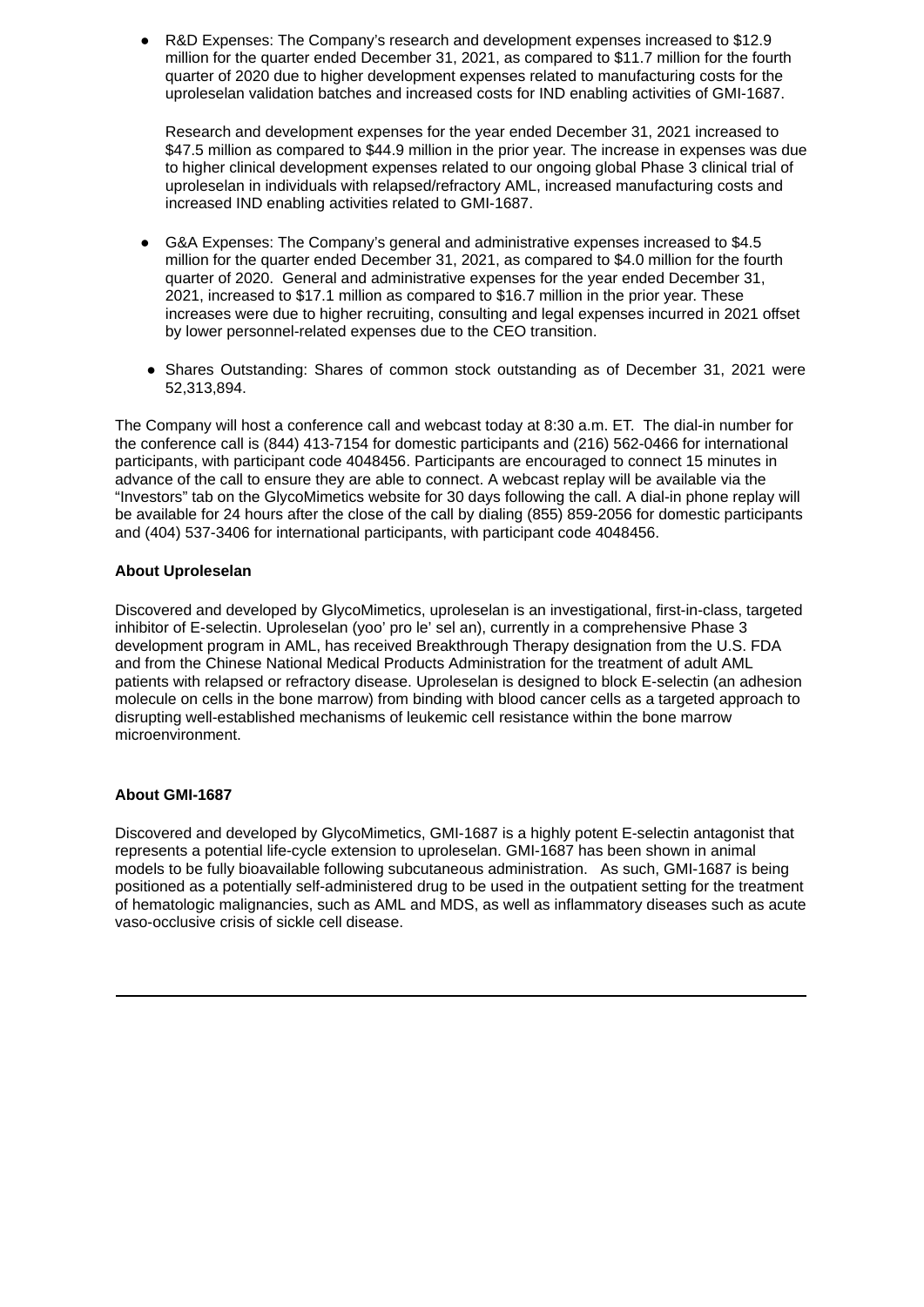### **About GMI-1359**

GMI-1359 is designed to simultaneously inhibit both E-selectin and CXCR4 — both adhesion molecules involved in tumor trafficking and metastatic spread. Preclinical studies indicate that targeting both E-selectin and CXCR4 with a single compound could improve efficacy in the treatment of cancers that involve the bone marrow such as AML and multiple myeloma or in solid tumors that metastasize to the bone, such as prostate cancer and breast cancer, as well as in osteosarcoma, a rare pediatric tumor. GMI-1359 has received Orphan Drug designation and Rare Pediatric Disease designation from the FDA for the treatment of osteosarcoma, a rare cancer affecting about 900 adolescents a year in the United States.

## **About GMI-2093**

GMI-2093 is a galectin-3 inhibitor discovered and being developed by GlycoMimetics. Available evidence indicates that the galectin-3 class may activate a variety of profibrotic factors, promote fibroblast proliferation and transformation, and mediate collagen production. Recent studies have defined key roles for galectin-3 in fibrogenesis in diverse organ systems, including liver, kidney, lung, and heart. Additionally, galectin-3 has been shown in preclinical models to be closely involved in tumor cell transformation, migration, invasion, and metastasis. GMI-2093 is being developed as a therapeutic strategy against tissue fibrosis and the treatment of certain cancers.

## **About GlycoMimetics, Inc.**

GlycoMimetics is a clinical-stage biotechnology company discovering and developing glycobiologybased therapies for cancers, including acute myeloid leukemia (AML), and for inflammatory diseases with high unmet need. The Company's science is based on an understanding of the role that carbohydrates play on the surface of every living cell and applying its specialized chemistry platform to discover small molecule drugs, known as glycomimetics, which alter these carbohydrate-mediated pathways in a variety of disease states, including signaling in cancer and inflammation. As a leader in this space, GlycoMimetics is leveraging this unique targeted approach to advance its pipeline of wholly owned drug candidates, with the goal of developing transformative therapies for serious diseases. GlycoMimetics is located in Rockville, MD in the BioHealth Capital Region. Learn more at www.glycomimetics.com.

## **Forward-Looking Statements**

This press release contains forward-looking statements. These forward-looking statements include those relating to the planned or potential clinical development, regulatory interactions and submissions, and commercialization of the Company's product candidates, as well as the conduct of, and data from, preclinical studies and clinical trials, and the potential benefits and impact of the Company's drug candidates. Actual results may differ materially from those described in these forward-looking statements. For a further description of the risks associated with these statements, as well as other risks facing GlycoMimetics, please see the risk factors described in the Company's annual report on Form 10-K filed with the U.S. Securities and Exchange Commission (SEC) on March 3, 2022, and other filings GlycoMimetics makes with the SEC from time to time. Forward-looking statements speak only as of the date of this release, and GlycoMimetics undertakes no obligation to update or revise these statements, except as may be required by law.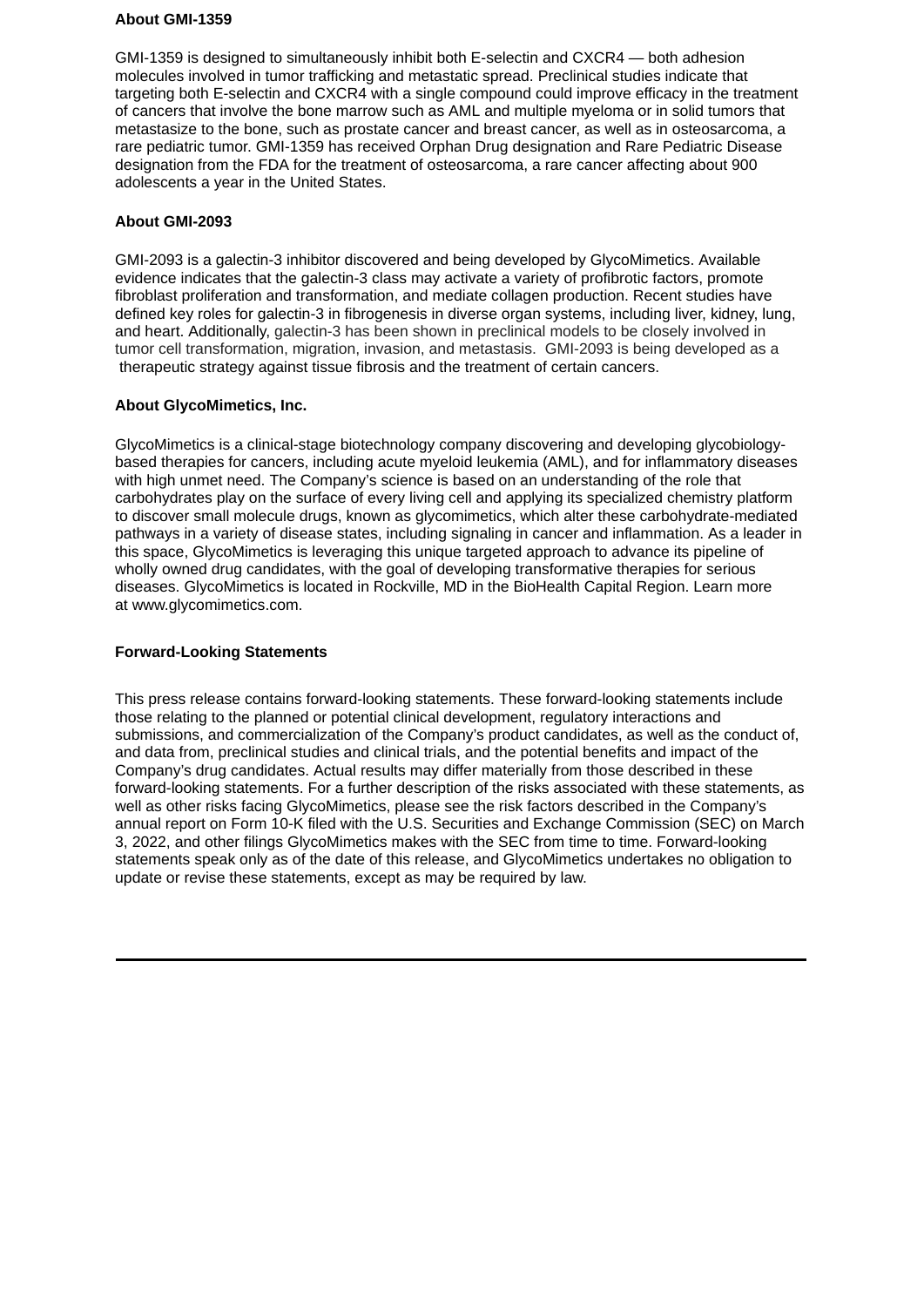# **Investor and Media Contact:**

Shari Annes Phone: 650-888-0902 Email: sannes@annesassociates.com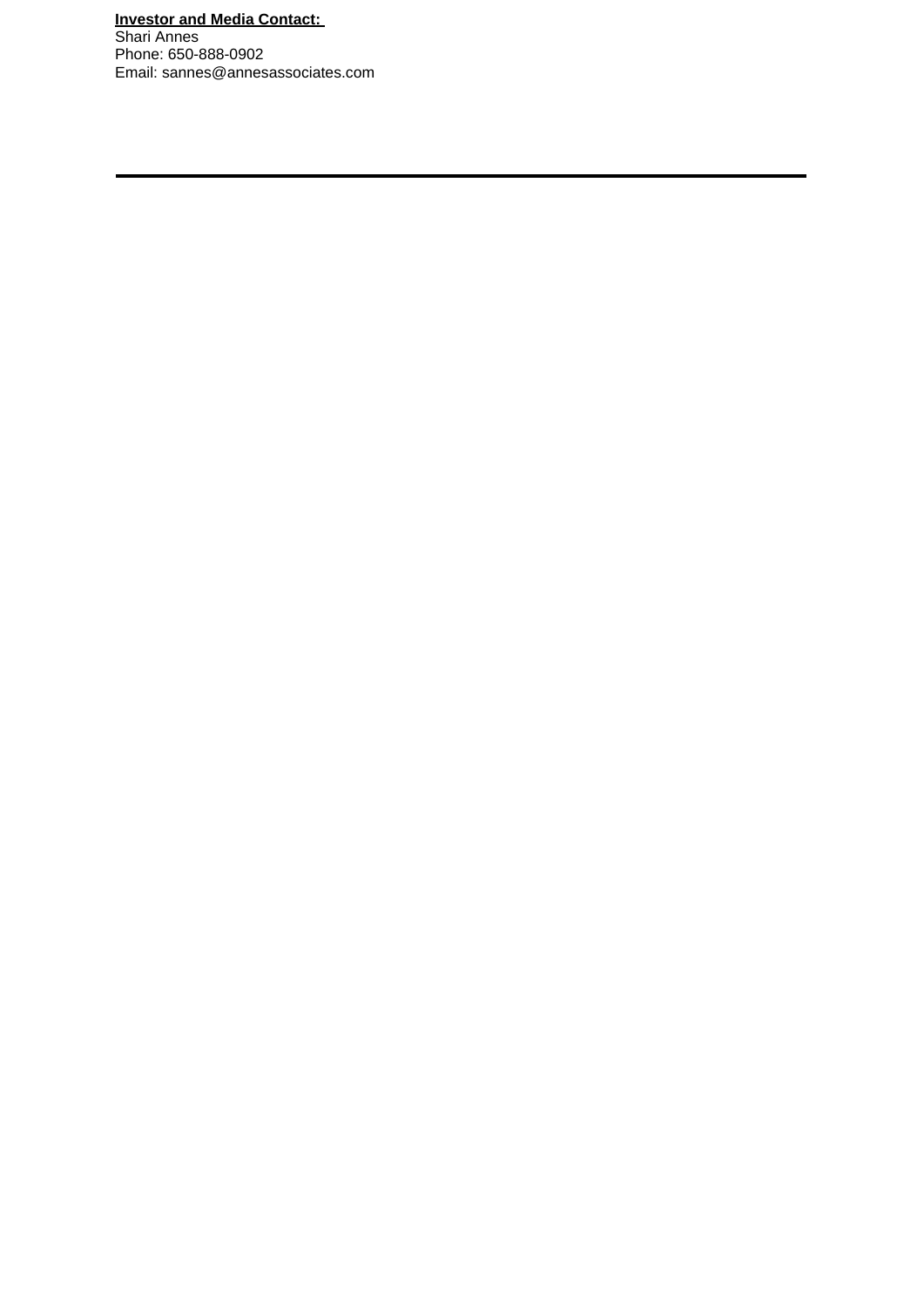# GlycoMimetics, Inc. Condensed Statements of Operations (In thousands, except share and per share data)

|                                                                   | Three months ended December 31, |             |                | Year ended December 31, |                |            |                |            |
|-------------------------------------------------------------------|---------------------------------|-------------|----------------|-------------------------|----------------|------------|----------------|------------|
|                                                                   |                                 | 2021        |                | 2020                    |                | 2021       | 2020           |            |
|                                                                   |                                 | (Unaudited) |                |                         |                |            |                |            |
| Revenue from collaboration and                                    |                                 |             |                |                         |                |            |                |            |
| license agreements                                                | $\mathfrak{D}$                  | 18          | $\mathfrak{P}$ | 163                     | $\mathfrak{P}$ | 1,160      | $\mathfrak{P}$ | 10,163     |
| Costs and expenses:                                               |                                 |             |                |                         |                |            |                |            |
| Research and development                                          |                                 |             |                |                         |                |            |                |            |
| expense                                                           |                                 | 12,896      |                | 11,720                  |                | 47,492     |                | 44,929     |
| General and administrative<br>expense                             |                                 | 4.548       |                | 4.011                   |                | 17,115     |                | 16,743     |
| Total costs and expenses                                          |                                 | 17,444      |                | 15,731                  |                | 64,607     |                | 61,672     |
|                                                                   |                                 |             |                |                         |                |            |                |            |
| Loss from operations                                              |                                 | (17, 426)   |                | (15, 568)               |                | (63, 447)  |                | (51, 509)  |
| Interest income                                                   |                                 | 4           |                | 5                       |                | 20         |                | 482        |
|                                                                   |                                 |             |                |                         |                |            |                |            |
| Net loss and comprehensive loss                                   | \$                              | (17, 422)   | \$             | (15, 563)               | \$             | (63, 427)  | \$             | (51,027)   |
|                                                                   |                                 |             |                |                         |                |            |                |            |
| Net loss per common share - basic                                 |                                 |             |                |                         |                |            |                |            |
| and diluted                                                       | $\mathfrak{P}$                  | (0.33)      | $\frac{4}{5}$  | (0.32)                  | $\frac{1}{2}$  | (1.23)     | $\frac{4}{5}$  | (1.12)     |
| Weighted-average common shares<br>outstanding - basic and diluted |                                 | 52,011,950  |                | 47,995,898              |                | 51,453,294 |                | 45,721,139 |
|                                                                   |                                 |             |                |                         |                |            |                |            |